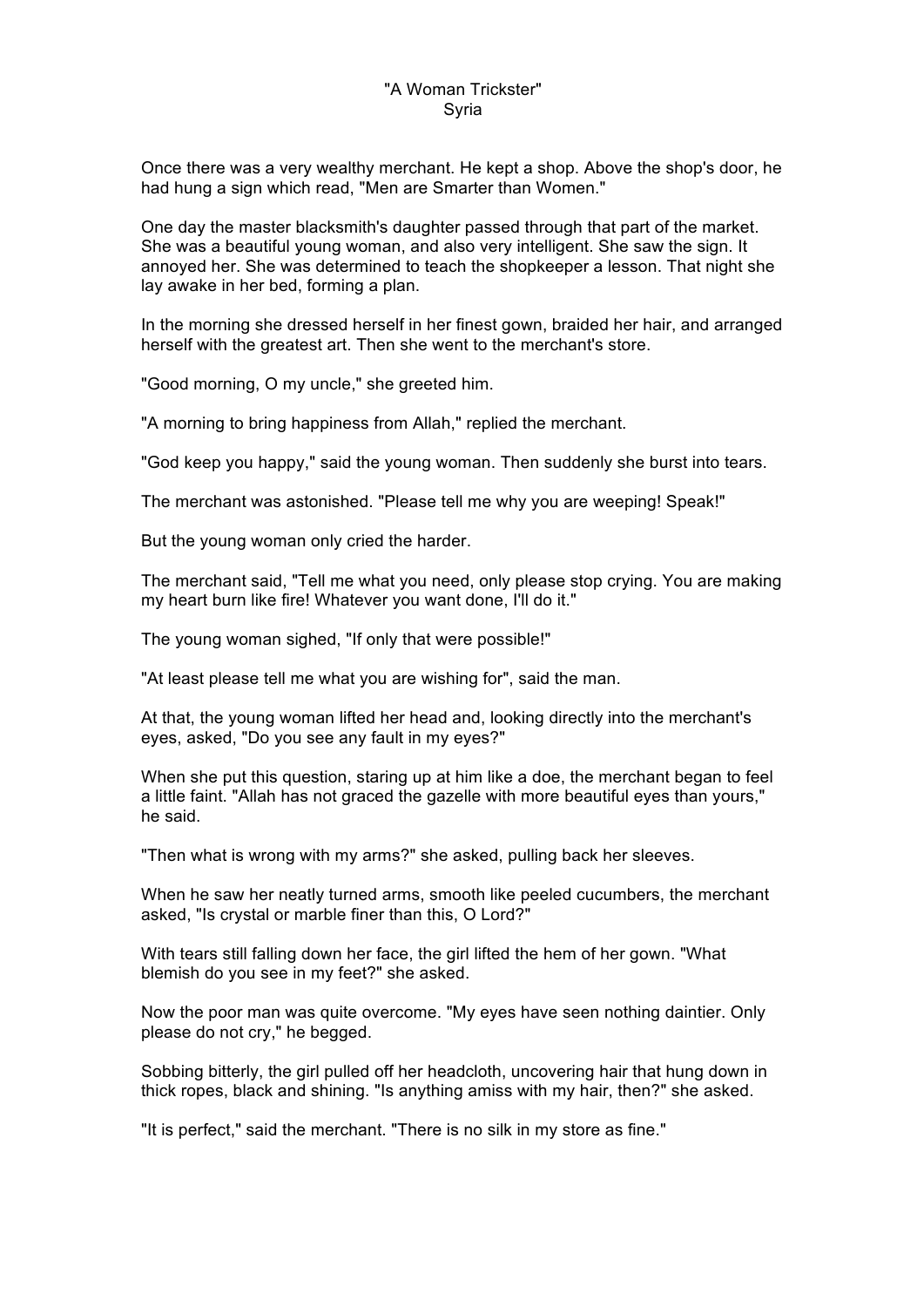Then at last the young woman began to tell him this story. "I am the daughter of a qadi*,*" she said. (*A qadi is a judge in an Islamic court.*) "Whenever a suitor comes to my father to ask for my hand, my father tells him, 'Oh, you would not want my daughter -- she has a very bad temper. Also, her eyes are crossed and her limbs are crippled.' Then of course, the suitors leave -- Who would want to marry such a person? But a woman needs protection, and marriage is her shelter. Now I don't know what to do."

The merchant said, "Tomorrow I myself shall go to your father and ask for your hand in marriage. Whatever he says, I shall reply, 'I am willing,' and 'I do not complain.' Now there is no reason for you to be sad." So the young woman left him.

When the merchant closed his shop and went home that night, sleep fled before him and thoughts of the young woman's beauty filled his mind.

When the day dawned, he smoothed his whiskers and dressed with care, and as soon as it was the proper hour for calling, he hastened to the qadi's house.

When they had exchanged their greetings and were sitting face to face, the merchant said, "I have come seeking kinship with your honor. I ask for your daughter's hand in marriage."

The qadi put him off, saying, "Have I a daughter?"

The merchant replied, "I know for certain that you do."

"But she is cross-eyed," said the qadi.

"That does not matter!" cried the merchant.

"She is lame," said the qadi.

"I have no objection!" answered the merchant.

"And some people say she has a very sharp tongue", said the qadi.

"Nonsense!", exclaimed the merchant.

In the end the qadi said, "Can you pay her bride-money? It is ten thousand dinars."

The merchant paused, but remembering just how beautiful the girl was, said, "It is less than she is worth."

And so the qadi finally agreed to the match.

Now the preparations for the wedding began. In the newspaper it was written that a well-born bride would be bound in marriage to a groom of good family.

All that remained was for the bride to be taken from her father's house, to the bridal chamber in her husband's house -- and it was the custom in this land for this to occur on the evening before the marriage, so the women of the groom's house could prepare and help dress the bride for the wedding.

Pacing forward and backward, the merchant awaited the arrival of his bride with impatience.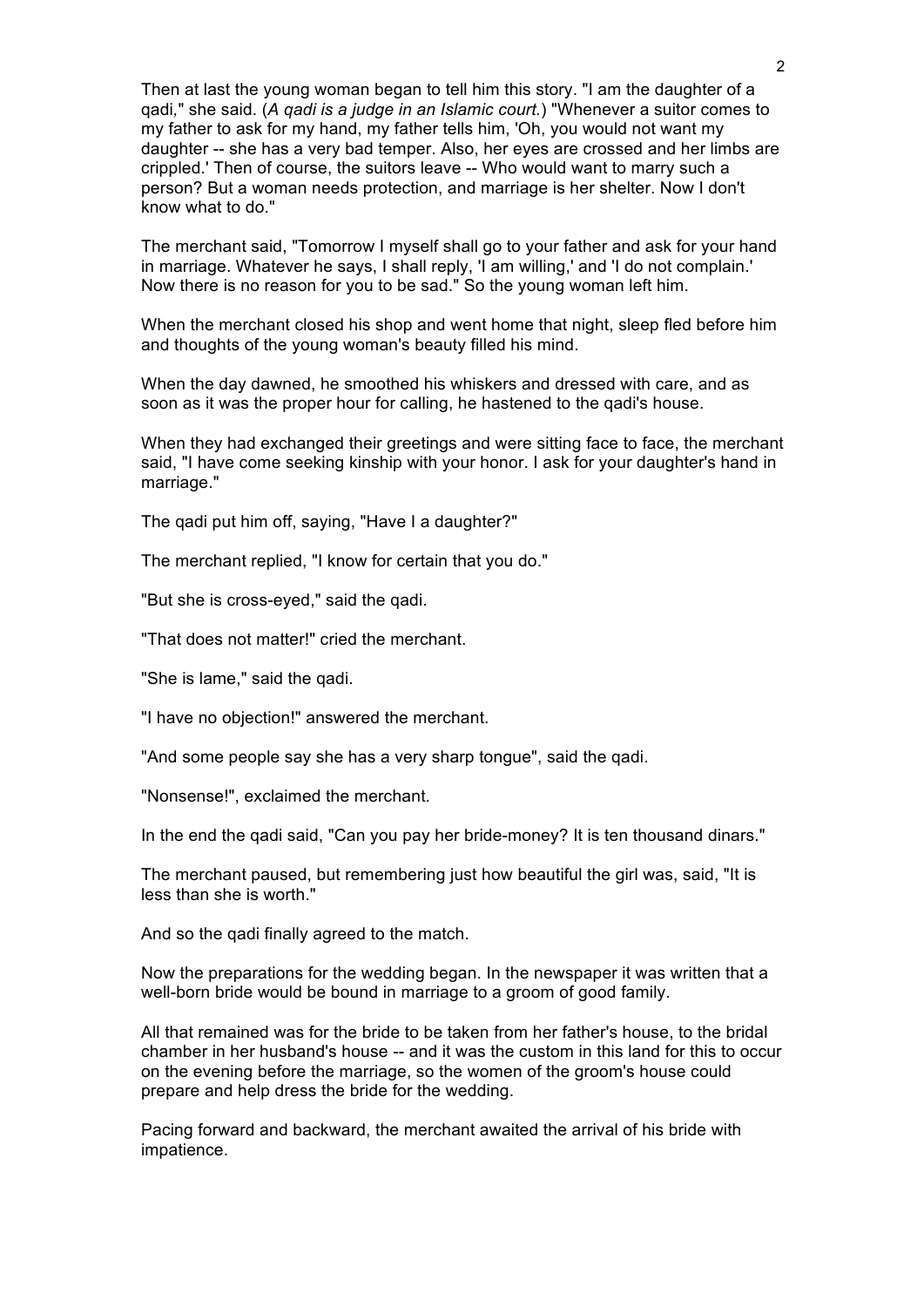There was a knocking at his door. It was a porter bent under the weight of a huge covered basket.

"This is from the qadi's house," the porter announced.

"This might be her clothing and other possessions," said the merchant, and he told the man to carry it up the stairs. To himself he thought, "Perhaps I'll take a look and see what she is bringing with her." He raised the cover of the basket, and what do you think he saw? A young woman exactly like the qadi had described was there!

"Who are you?" asked the merchant, in shock.

"Who in the world do you think I am?! I am your bride, the qadi's daughter" the woman replied. "My ridiculous father insisted on sending me here in a basket, so no one would see me, it seems. So this is my fate -- my father and my husband will compete to be the biggest fool."

"How could this be? When you came to my shop, you were a different woman. You were like the full moon!" he cried.

"I have never met you before, and as far as know I have never been to your shop. Well, it really does look like I am marrying a crackpot!", replied the gadi's daughter. With that she motioned to the porter to carry the basket she was in upstairs, and he did so.

The merchant sat thinking. He wondered, "What has happened here? The sweet and beautiful young woman who visited my shop has played a terrible trick on me! Why would she do such a thing?"

The next morning he was back in his shop. He sat with his head in his hands, and in a little while the master blacksmith's daughter came by.

"May your day be glad!" she said.

When he saw who it was, the merchant said, "May Allah not gladden yours! What have I done to you that you should make me fall so low? Tonight I am committed to be married to someone I do not want to marry."

The girl pointed to the sign above the store and said, "Who do you think is smarter now?"

"Is that what prompted your revenge?" asked the man.

"Is that not enough? But if you want me to help you get out of the fix you are in, all you need to do is change your sign." After saying this, she walked off.

Wasting not a minute, the merchant took down his board and wrote in letters of gold, "Men and Women are Smartest when they Think Together."

When the blacksmith's daughter saw the new sign, she smiled. "Now I'll gladly help you," she said. "This is what you need to do: Go to the Gypsy camp on the edge of the town and invite some twenty tinkers to bring their pipes and drums and come to your house in the evening. Tell them it is your wedding and that you want to celebrate with much noise and laughter. Let them wish you well and call you 'cousin.' Of course the qadi would also be your guest at supper. When he asks, 'Who are these rough and noisy folk?', please say, 'Honored uncle, he who denies his origins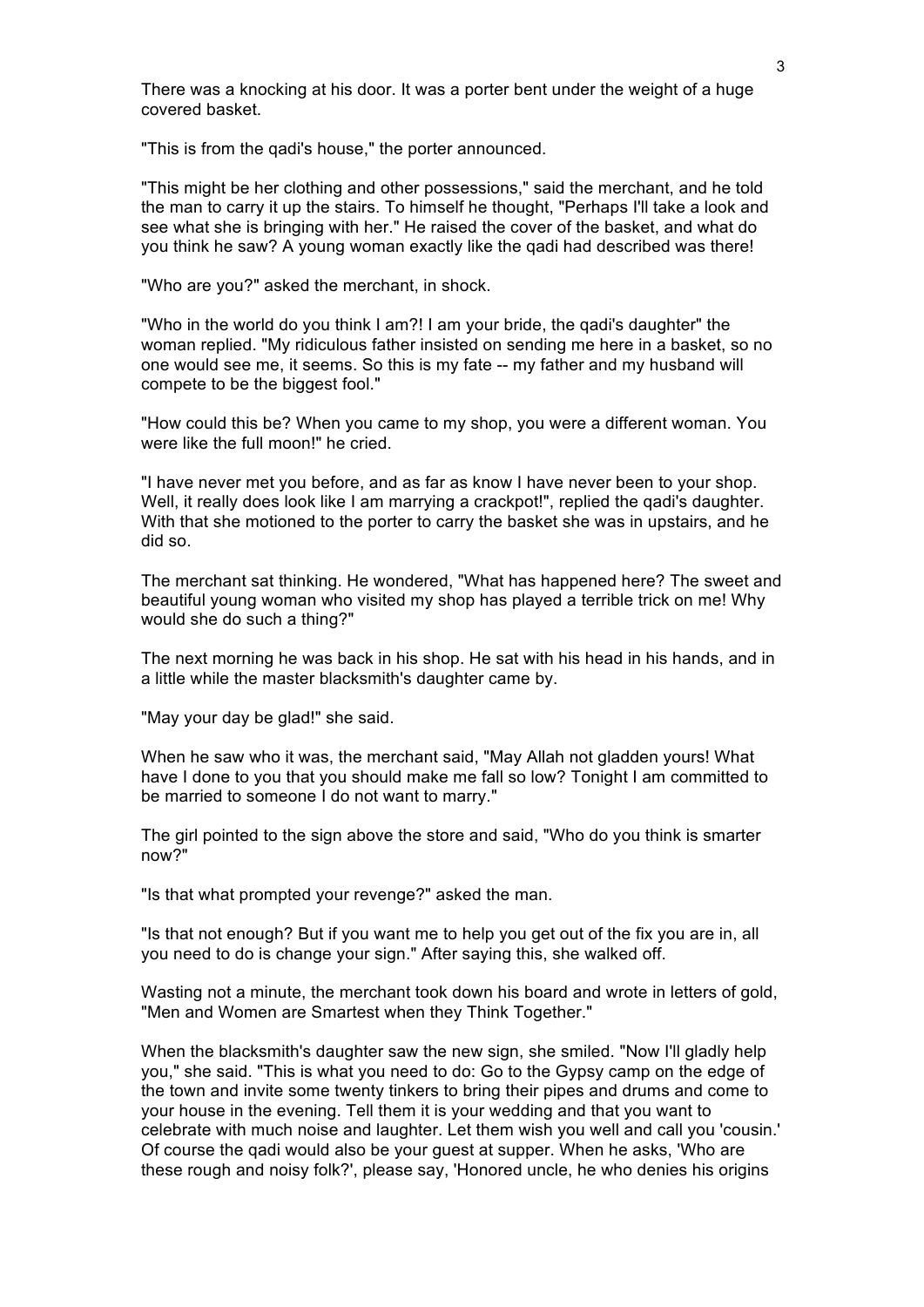has none to boast of. These men are my cousins, for I am of Gypsy stock. But as you know, God has looked kindly on me, praise be to Him.' When he hears this news, he will surely demand a divorce."

The merchant did exactly what the blacksmith's daughter told him to. In the evening as he and the qadi sat together after their meal, a band of Gypsies suddenly burst into the house blowing their pipes, beating their drums, and dancing and singing.

They embraced the merchant and kissed his beard, shouting "God bless your match, O cousin!"

Puzzled by all this movement, the qadi asked, "What does this mean, O my son?"

The merchant said, "You have heard them, uncle. They are my cousins, coming to wish me well. He who disowns his ancestors has something to hide. I am what I am, and now I have a qadi for a father-in-law, praise God!"

The qadi was enraged. "You never told me this before the marriage. I never would have given a daughter of mine to a tribe of Gypsies! You must call off the wedding -speak the words and I'll stand witness."

"Had you asked me, I should have told you," said the merchant. "I value our kinship far too highly, and I do not wish to cancel the wedding."

"If I pay you back the bride-money, if I refund the expenses of the wedding?" asked the qadi.

But the merchant still refused.

In fear and desperation the qadi finally said, "I shall pay you twice the sum you spent!"

This time the merchant was persuaded.

The qadi took his daughter home, and the merchant slept in peace the whole night through.

The first thing the merchant did when he woke up next morning was to go to the master blacksmith's shop.

"I have come to ask for your daughter's hand in marriage," he said. "I am willing to pay any sum you ask for her marriage settlement. However, I have one condition: I wish to see her first."

"Has it ever happened that a man looked at his bride before the wedding?", the man objected.

"I'll give you a thousand dinars above her price if you let me see her," said the merchant.

Hearing this offer, one of the blacksmiths looked up from his work and said, "Why not, O uncle? Is your daughter lame, that you are afraid to show her to him?"

So the master blacksmith took the merchant home with him. He called to his daughter to bring in coffee.